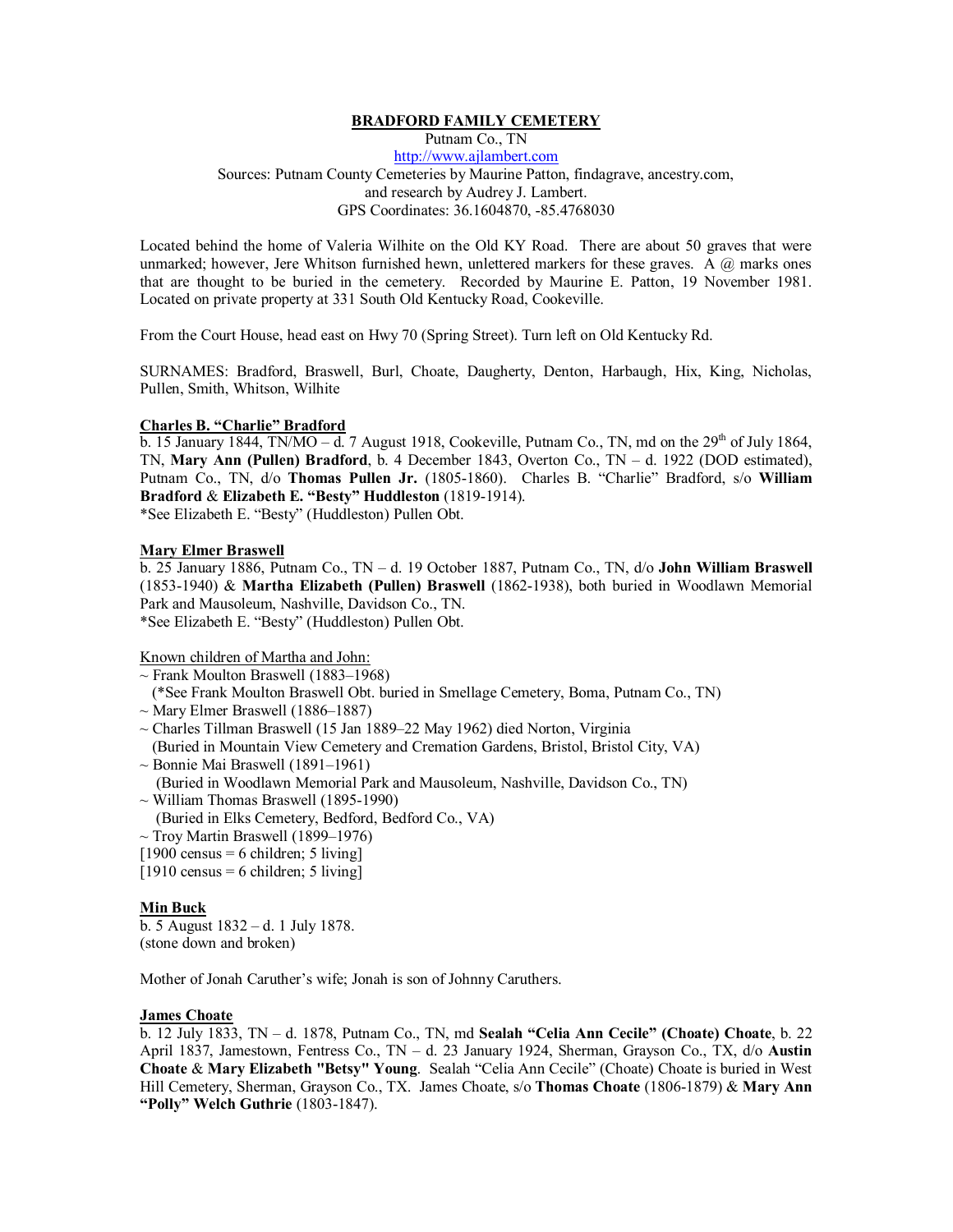James Choate is said to be the son of Thomas Choate and Mary Ann Welch (or Guthrie!), James died and is listed as having been buried at the Pullum Place, otherwise indicated as the Bradford Cemetery on the old Pullum place.

They had several children. After James's death, Sealah moved to be with her children who'd moved to Texas as a result of the Katy Railroad.

Her son Lonnie, who never married, moved with her and is also buried in West Hill Cemetery, Sherman, Grayson Co., TX.

#### **Mary Choate**

b. 8 February 1839, Jackson Co., TN – d. 22 November 1887, d/o **Thomas Choate** (1806-1879) & **Mary Ann "Polly" Welch Guthrie** (1803-1847).

She worked at the Whitson's home.

#### **Alice Denton**

b. 3 April 1863 – d. 1 July 1885. 'A precious one from us is gone, a voice we loved is stilled. A place is vacant in our home, which never can be filled'

## **Cynthia Denton**

b. 18 July 1868 – d. 8 February 1894, d/o **Charles B. Bradford** (1844-19180 & **Mary Ann Pullen** (1843- 1922).

'Aged: 25 yr's 6 Mh's & 20 days'

OBITUARY NOTICE OF: Denton, Cynthia: The many friends and acquaintances of Miss Cynthia Denton of Cookeville, will be grieved to learn of her death which occurred one day last week. [Date: 2/22/1894, Vol. VII, No. 17, Page 1] THE COOKEVILLE PRESS.

#### **Holland Denton**

b. 6 November 1818 – d. 10 December 1896, md **Lucinda (Barnes) Whitson Denton**, b. 6 April 1830 – d. 18 April 1884. Holland Denton, s/o **Jeremiah Denton** (1779-1847) & **Elizabeth Griggs** (1782-1828), both buried in Old Jericho Cemetery, Quebeck, White Co., TN. '2nd Lt., 1stCO K, 16th Tenn. Inf. Reg. – "dropped May 8, 1862" 2nd Co F - Civil War'

## **William Daugherty**

b. 27 March 1814 – d. 18 April 1870. (At Tohopeka)

#### **Adelbert Harbaugh**

b. 1 June 1868, Coldwater, Branch Co., MI – d. 26 January 1935, Cookeville, Putnam Co., TN, md on the 21st of September 1906, Athens, MI to **Mamie (Bradford) Harbaugh**, b. 11 April 1879, Cookeville, Putnam Co., TN – d. 29 May 1930, Putnam Co., TN, d/o **Charles B. Bradford** (1844-1918) & **Mary Ann** Pullen (1843-1922). Adelbert also md on the 12<sup>th</sup> of January 1904, Marshall, MI to Mabel Theodosia **(Broadwood) Platt**, b. 6 May 1872, Alpena Co., MI – d. 16 December 1928, Battle Creek, Calhoun Co., MI, she is buried in Oak Hill Cemetery, Battle Creek, Calhoun Co., MI, she is the d/o **David Broadwood** (1838-1901) & **Melissa Angeline Sprague** (1844-1922). Adelbert Harbaugh, s/o **Jacob Harbaugh** (1824- 1899) & **Mary Ann Vanderheyden** (1833-1921).

#### **John Hix**

(Mrs. Valeria Wilhite, granddaughter of Charlie Bradford Stated that Mr. and Mrs. John Hix are also buried in Bradford Cemetery).

## **Ethel May King**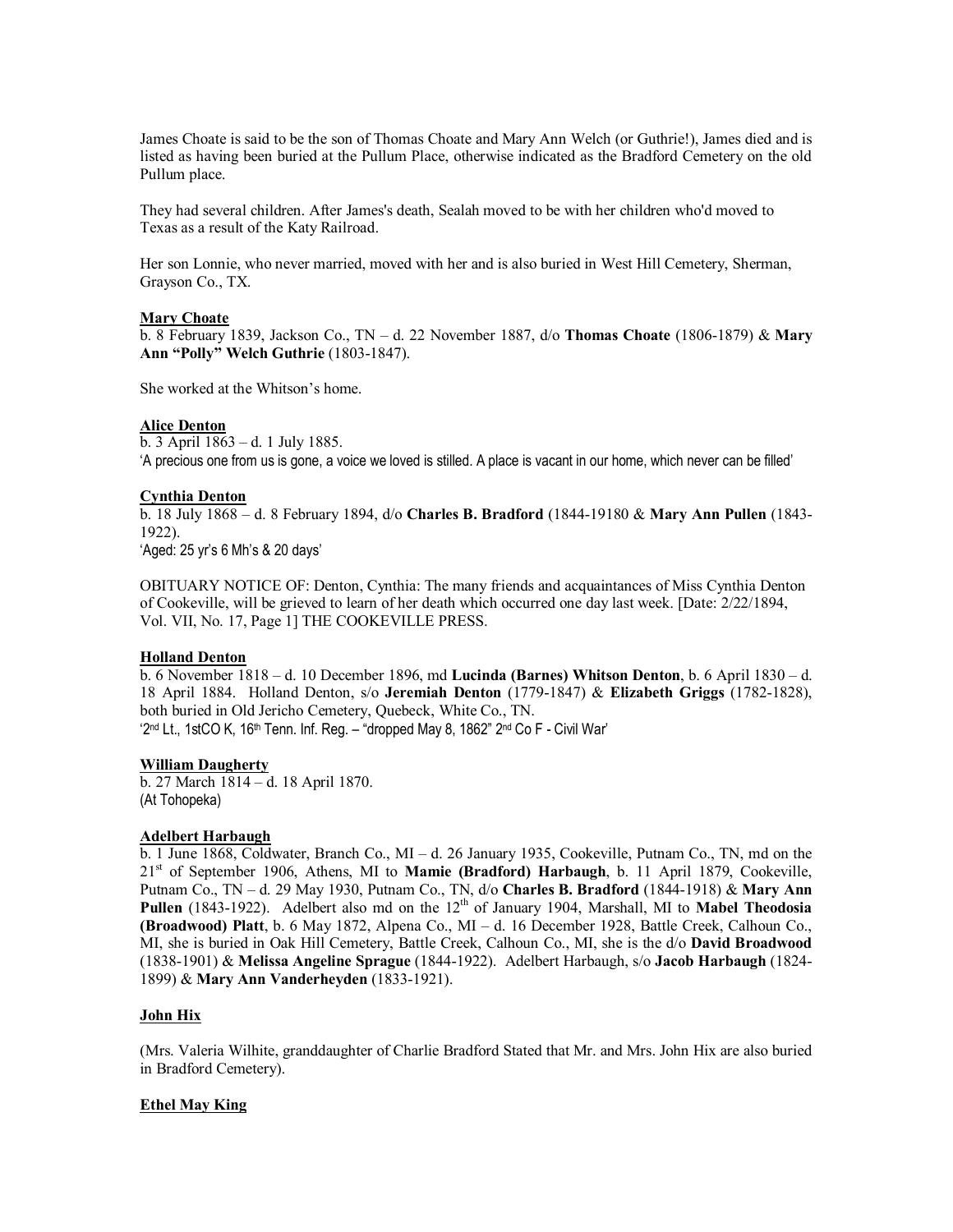b. 7 May 1891-d. 2 July 1892, d/o **Mr. & Mrs. G. W. King**.

## **Daniel Boone Nicholas**

b. 12 September 1865 – d. 4 October 1905, Putnam Co., TN, md @**Betty (Bradford) Nicholas**, b. 12 September 1865, TN – d. 4 October 1905. Daniel Boon Nicholas also md on the  $3<sup>rd</sup>$  of June 1899, Putnam Co., TN to **Mary Antha (Williams) Nicholas Cannon**, b. 6 August 1880, White Co., TN – d. 23 June 1962, Chattanooga, Hamilton Co., TN, also md on the 2nd of March 1913, Putnam Co., TN to **James E. Cannon**. Mary Antha is buried in Greenwood Cemetery, Chattanooga, Hamilton Co., TN.

## **Elizabeth E. "Besty" (Huddleston) Pullen Obt.**

b. 17 January 1819 – d. 4 October 1914, md **William Bradford**, b. 1811, Middlesex, England – d,. ?. Elizabeth E. "Besty" (Huddleston) Pullen, d/o **Charles H. Huddleston** (1778-1875) & **Martha Elizabeth Lollar** (1785-1850). Charles H. Huddleston is buried in Salem Cemetery, Putnam Co., TN.

OBITUARY NOTICES FOR: Pullen, Betsy (Whitson Chapel): The death angel visited our community and claimed for its victim Mrs. Betsy Pullem, age 92 years, 8 months and a few days. She lived a true Christian life, and had been a member of the Methodist Church for 78 years. . . . [Date: 10/08/1914, Vol. 12, No. 40, Page 4]

Pullen, Elizabeth: Mrs. Elizabeth Pullen - Mrs. Elizabeth Pullen died at the home of her son, Chas. Bradford, Wednesday, aged 92 yrs. She leaves two children, Mrs. John Braswell of Lancaster and Mrs. Chas. Bradford of Cookeville. A brother, J. F. Huddleston aged 89 years, was present at the funeral. Funeral services were conducted at the home by Rev. W. W. Baxter. Mrs. Pullen had been a member of Salem Methodist Church for 78 years. [Date: 10/01/1914, Vol. 12, No. 39, Page 1] THE PUTNAM COUNTY HERALD.

Gravesite Details: d/o Charles & Martha Elizabeth Lollar Huddleston; First married name was Bradford.

# **@Tommy Pullen**

Dates unknown.

## **Charlie L. Smith**

b. 28 October 1895 – d. 22 September 1909, s/o **John Wesley "J. W." Smith** (1858-1911) & **Mary Emily Hall** (1864-1923).

# **John Wesley "J. W." Smith**

 $\overline{b}$ . 2 November 1858, TN – d. 8 December 1911, Putnam Co., TN md on the  $10^{th}$  of July 1881, Jackson Co. TN to **Mary Emily (Hall) Smith**, b. 15 July 1864 – d. 31 January 1923, d/o **Addison D. Hall** (1821-1893) & **Louisa Bernettie McGlasson** (1829-1918), both buried in Addison D. Hall Cemetery, Whitleyville, Jackson Co., TN. John Wesley "J. W." Smith, s/o **William Greenberry Smith** (1836-1895) & **Emiline** (1829-1869).

Children: Alta, Zula, Arthur H. Smith at Crest Lawn, Minnie T. Hix, Samuel Buford Smith at Salem Methodist, and Lawton H. Smith at Crest Lawn Cemetery.

(**Source**: Tennessee State Marriage record, Jackson Co., TN, pg. 2, #11– J. W. Smith married 10 July 1881, Jackson Co., TN to Mary E. Hall).

# **Catherine (Bray) Whitson**

b. 1799 – d. 17 May 1871, *Jere Whitson's Grandmother.*

## **Infant Whitson**

b. 9 September 1854 – d. 23 September 1854, s/o **J. M. & S. L. Whitson**.

## **Infant Whitson**